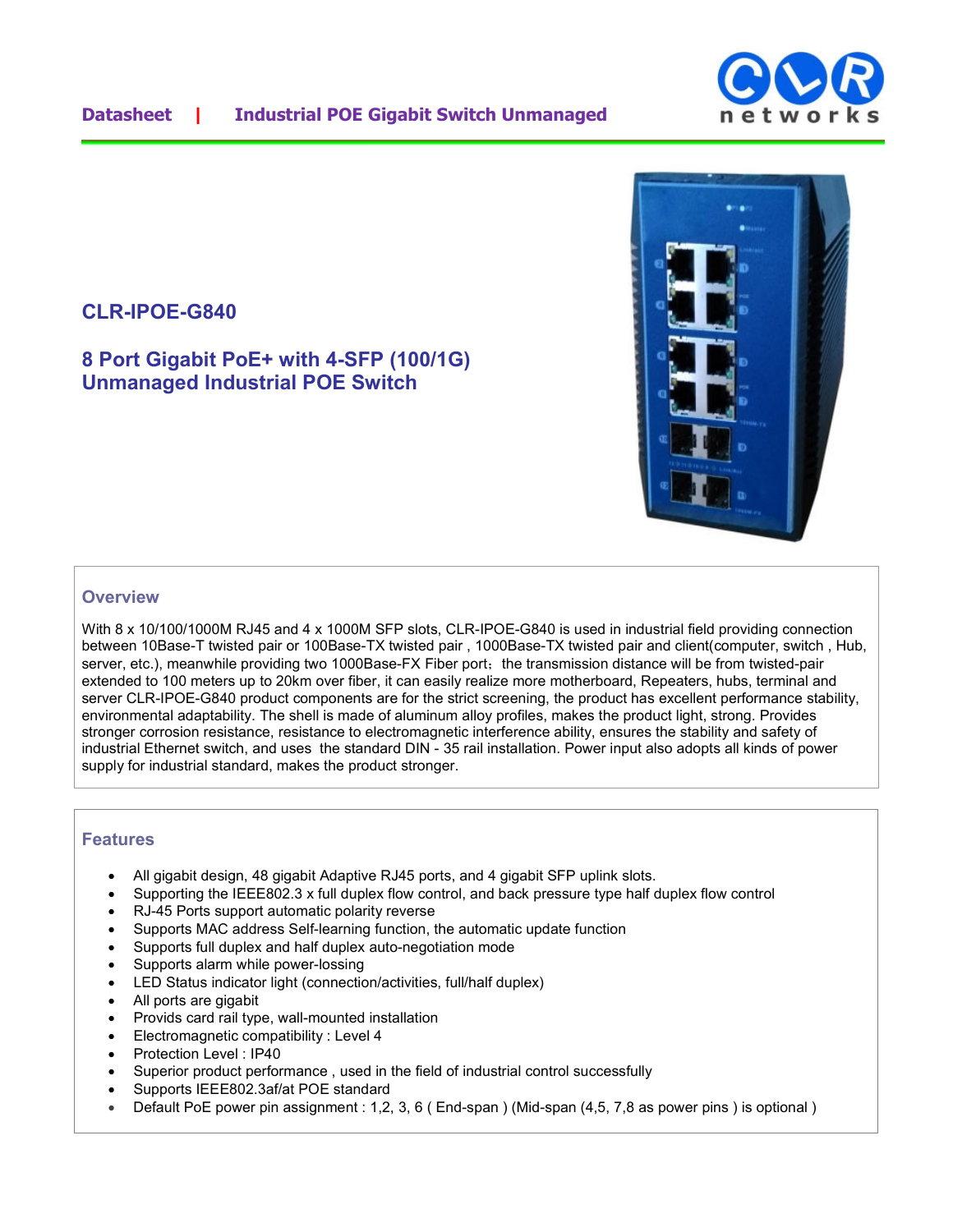



| <b>Specifications</b>                           |                                                                                                                                                                                                                                                                                                  |
|-------------------------------------------------|--------------------------------------------------------------------------------------------------------------------------------------------------------------------------------------------------------------------------------------------------------------------------------------------------|
| Interface                                       | Eight 10/100/1000M RJ45 ports, four 1000M SFP slots                                                                                                                                                                                                                                              |
| <b>PoE Parameters</b>                           | Supports IEEE802.3af/at international standard<br>Max Port Power: 30W<br>Power pin assignment: 1/2+; 3/6-(default)                                                                                                                                                                               |
| <b>Forwarding Pattern</b>                       | store-and-forward                                                                                                                                                                                                                                                                                |
| Wavelength of fiber<br>port                     | Single mode 1310nm or 1550nm, multimode: 850nm                                                                                                                                                                                                                                                   |
| Transmission<br>Distance                        | 20km(Single mode), 550m(multimode)                                                                                                                                                                                                                                                               |
| Network protocols<br>and<br>compliant standards | IEEE802.3: CSMA/CD<br>IEEE802.3i: 10Base-T<br>IEEE802.3u: 100Base-T<br>IEEE802.3ab: 1000Base-T<br>IEEE802.3z: 1000Base-LX                                                                                                                                                                        |
| Power                                           | Input: 3 A @48 DCV (8 POE(15.4W) port products) ports<br>3 green terminals<br>Supporting alarm while power-lossing (DC12V/DC24V)                                                                                                                                                                 |
| Dimensions                                      | W*H*L: 145 X 78X 165 mm                                                                                                                                                                                                                                                                          |
| Environmental                                   | Working temperature: - 40 ~ 75 $\Box$<br>Storage temperature: - 40 ~ 85 $\Box$<br>Relative humidity: $5\% \sim 95\%$ (non-condensing)<br>Store humidity: $10\% \sim 95\%$ , no condensation<br>Storage Height: an altitude of 3000 meters (10000 ft)<br>Shell: IP40 Protection Level, metal case |
| Certificates                                    | CE mark, commercial<br>FCC Part 15 Class B<br><b>VCCI Class B</b><br>EN 55022 (CISPR 22), Class B                                                                                                                                                                                                |
| Safety                                          | CE Mark , commercial<br>CE/LVD EN60950                                                                                                                                                                                                                                                           |